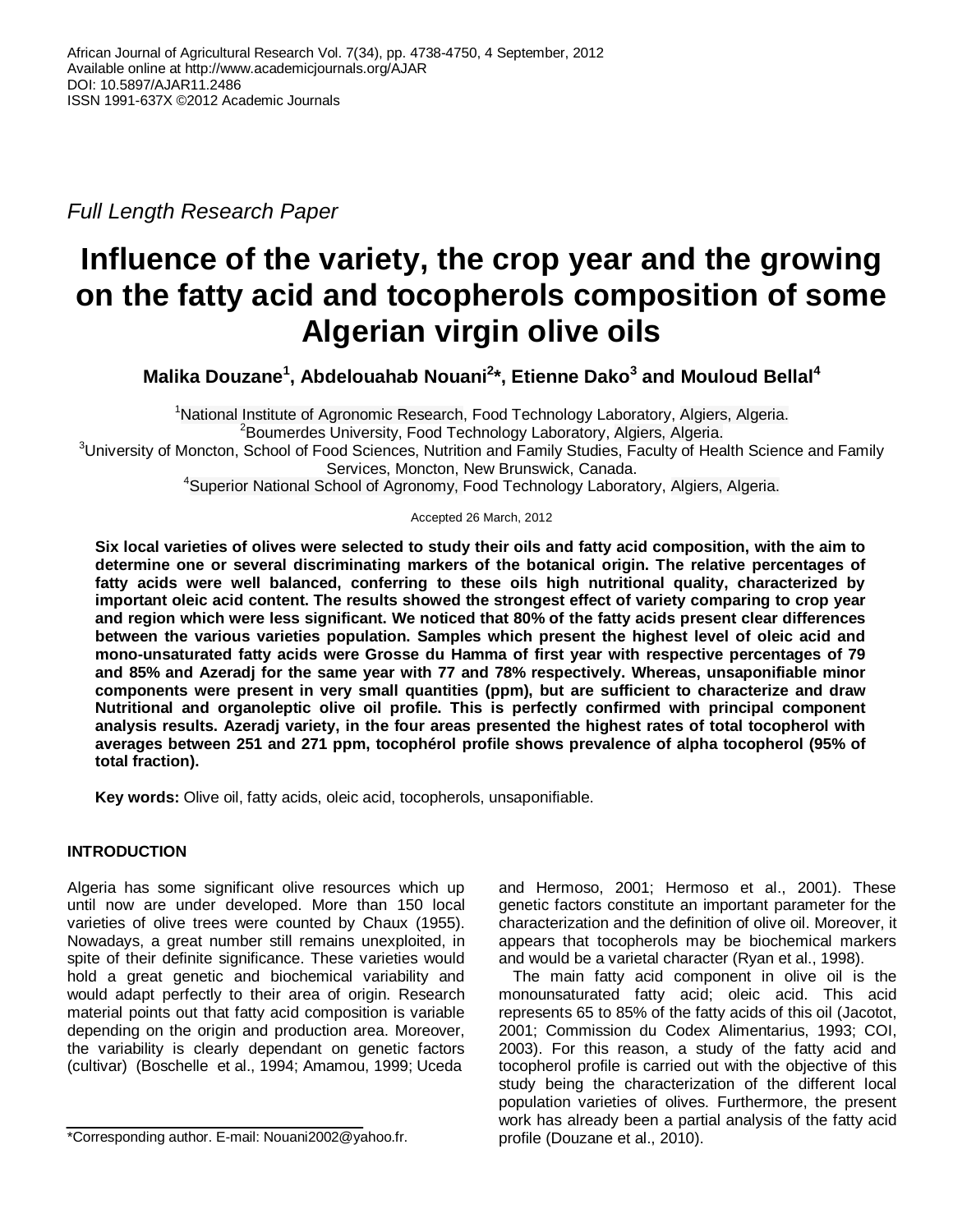#### **MATERIALS AND METHODS**

#### **Plant material**

The plant material used consists of the following population varieties: Azeradj (Azj), Chemlal (Che), Limli (Lim), Takesrit (Tas), Aghenfas (Agf) and Grosse du Hamma (Grh).

#### **Samples**

The olives used in the study were collected regularly from full-grown trees. The picking was done by hand on two trees by population variety during two olive crop years in the central region of the national olive orchard (small and large Kabylia). Some samples were taken from the collection of the ITIFAVF (Technical Iinstitute of Fruit-bearing Arboriculture and Vine) of Takarietz (tak) (Sidi-Aïch), which is situated in the Soummam valley. It is considered as a reference area. Six randomly selected varieties were sampled namely, (Azj), (Che), (Lim), (Tas), (Agf) and (Grh).

Other samples were taken from private olive groves in Chemini (chm), Azzefoun (aze) and in Azazga (aza). Chemini is situated in the Southeast in relation to the main area of the area of Bejaia at an altitude of 700 m. As for the Azzefoun region, it is situated in the north-east of the area of Tizi-ouzou. The village of Mira where the olive grove is found is situated 3 km from the town of Freha on a plain, and 22 km from the sea. The Azazga olive grove is found East of Tizi-Ouzou at the piedmont of Yakouren and South of Azzefoun. The village of Yakouren is located at a high altitude (Figure 1).

The olives were collected from three population varieties cultivated in these zones (Azj), (Che) and (Lim). Each of the said varieties predominates and is a representative of the existing olive grove. We should note that the samples were collected on the same date for all the population varieties at the black stage of maturity. Each sample consists of approximately 6 kg of olives which came exclusively from the four trees and harvested at about six feet off the ground in all their foliage. The fruits are rapidly transported to the laboratory in plastic crates. The oil is extracted from the fruits by the process of centrifugation (3000 tr/min) by means of an Abencor of the Rappanelli type. The extracted oil was conserved at a temperature of 4°C in brown glass bottles filled up to  $9/10<sup>e</sup>$  of their volume whilst waiting to be analyzed.

#### **Methods**

The Preliminary analysis of oil samples (Free acidity, peroxide value and UV spectrophotometric indices) were determined according to the European Communities official methods (Réglement CEE, 2568/91, 1991) (Data not shown). All parameters were determined in triplicate for each sample. The composition of the fatty acids was determined by gas chromatography in the form of methyl esters.

#### **Preparation of methyl esters**

The fatty acids of the different samples are analysed in the form of fatty acid methyl esters (FAME) which are prepared following the method of the Journal Officiel de la République Française (J.O.R.F, 1985), based on saponification of the glycerides, and then the release and esterification of the fatty acids by methanol-sulphuric acid (49-1 v/v).

#### **Fatty acid methyl esters analysis by gas chromatography (GC)**

The samples to be analysed were dissolved in a solvent which has

no affinity towards the stationary phase of the column. The Fissons instruments (9000 GC series) chromatograph was used, equipped with a split injector and an FID detector with a DB 23 capillary column (L: 60 m, DI: 0.25 mm; stationary phase: polar (Cyanopropyl at 50%)). Nitrogen was used as a vector gas and the oven temperature maintained at 190°C (isothermal). The temperature of the injector and of the detector is 240°C. The volume of the injection is 0.2 µl (undiluted). Identification of the fatty acids methyl esters was done by measuring the retention time compared with that of pure standards: (C14: 0, C16: 0, C16: 1, C22: 1). In order to simplify the analysis and discussion of the results, only the main fatty acids will be discussed, namely: oleic (18: 1), palmitic (16: 0), palmitoleic (16: 1), stearic (18: 0), and linoleic (18: 2) expressed in percentages of the fatty acid methyl esters.

#### **Extraction and determination of tocopherols**

The oil unsaponifiable compounds were extracted according to the IUPAC No 2. 401 (1979) and tocopherols by migration on CCM silica gel 60, 20  $\times$  20 cm (Merck) plates ready-type using a solvent system comprising of chloroform monophase. Tocopherols spots were recovered in hexane and reduced to 1 ml by evaporation under nitrogen. The identification of different forms of tocopherol (α, γ, δ) was performed by HPLC as described by Rougereau et al. (1981) under the following conditions: Device Type SHIMADZU HPLC CBM-10A equipped with a UV-Visible detector, type SHIMADZU. SPD-10A, pump LC-10AD SHIMADZU type and column type WATERS grafted carbon 18  $(C_{18})$  internal diameter of 4.6 mm, length 150 mm, porosity: 3.5 microns. The separation was performed in isocratic mode at room temperature using methanolpure water (98 / 2, v / v), at a rate of 2 ml/ min and a pressure of 183 bar. Detection wavelength is 280 and 290 nm. Compounds identification and quantification was performed using the Software SHIMADZU LC-10 class.

#### **Statistical analysis**

The data thus obtained was processed statistically by analysis of variance using the Statistica software version 5.1. A principal component analysis (PCA) was used (only the fatty acid composition) so as to be able to compare and classify the results of the different population varieties. We took into consideration the effect of the region, crop year and variety.

## **RESULTS AND DISCUSSION**

### **Oleic acid and linoleic acid**

The results obtained (Table 1) indicated that the population varieties studied are rich (average to high) in oleic acid and produce oils which have high monounsaturated fatty acid content. Figure 2 presents a distribution which follows a normal law. Whatever the population variety considered, the oleic acid content conforms to the standards set by the regulations of IOC (1996) (55 to 83%). Within the Takarietz collection, Grosse du hamma, year 1 was richer in oleic acid (79.06%) and within the four regions it was the Azeradj population from Takareitz that appears with 77.03%. Consequently, the samples from the collection are the ones that present the highest levels of oleic acid (C18: 1) and of monounsaturated acids. Moreover, all the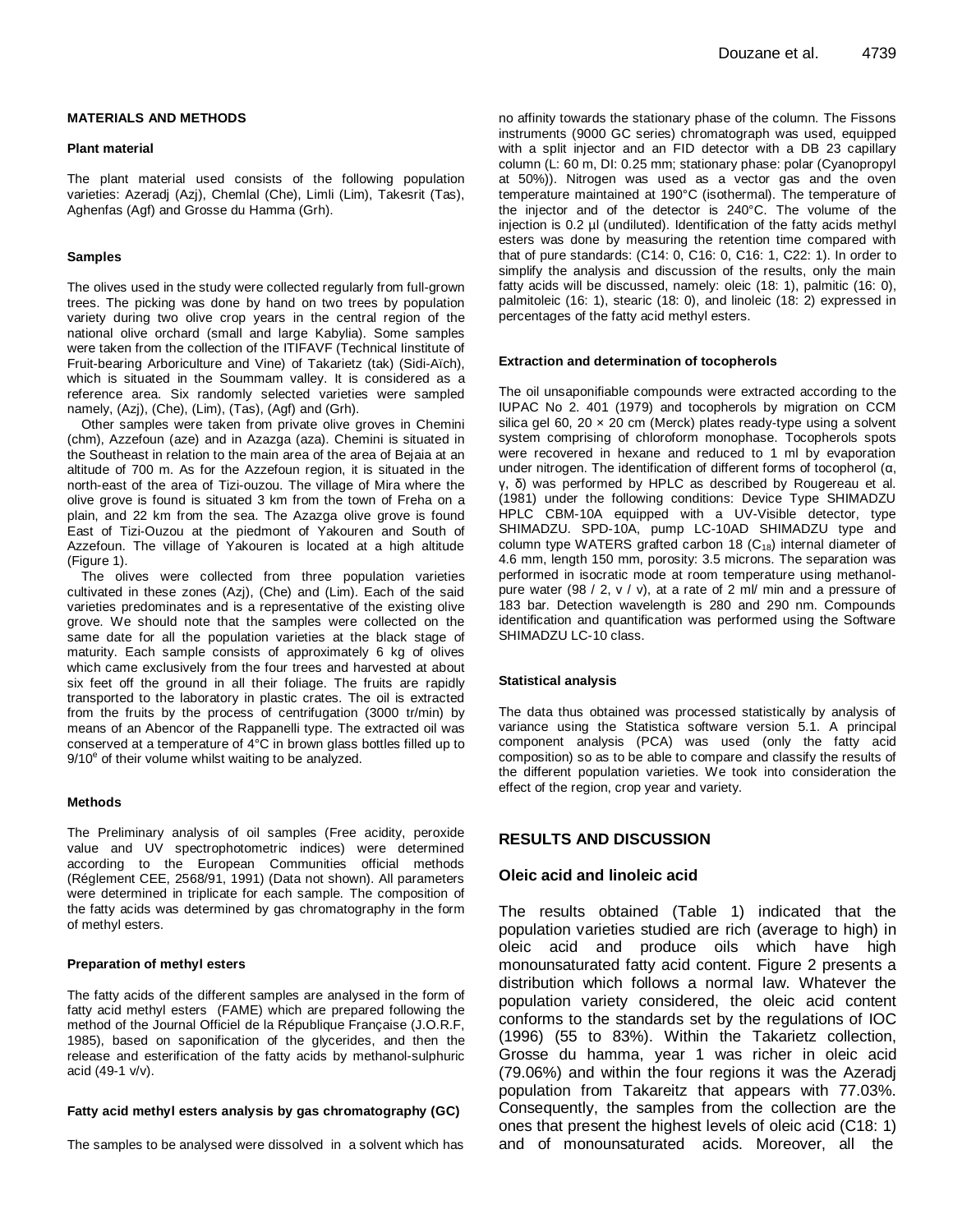

Figure 1. Illustration of the growing area (red circle) by a map.

| <b>Takarietz (collection)</b> |         |        |                |        |        |        |  |
|-------------------------------|---------|--------|----------------|--------|--------|--------|--|
| <b>Population variety</b>     | Azeradi |        | <b>Chemial</b> |        | Limli  |        |  |
| Crop year                     | Year 1  | Year 2 | Year 1         | Year 2 | Year 1 | Year 2 |  |
| C16:0                         | 12.83   | 13.05  | 16.41          | 18.81  | 14.36  | 18.57  |  |
| C16:1                         | 0.97    | 1.13   | 1.93           | 2.29   | 1.47   | 2.39   |  |
| C17:0                         | 0.23    | 0.10   | 0.07           | traces | 0.05   | traces |  |
| C17:1                         | 0.05    | 0.05   | 0.08           | traces | 0.04   | traces |  |
| C18:0                         | 1.73    | 2.30   | 0.98           | 2.32   | 0.72   | 2.65   |  |
| C18:1                         | 77.03   | 69.50  | 73.38          | 63.0   | 75.0   | 60.0   |  |
| C18:2                         | 6.01    | 12.00  | 6.54           | 10.53  | 7.08   | 14.31  |  |
| C18:3                         | 0.11    | 0.65   | traces         | 0.54   | 0.21   | 0.65   |  |
| C20:0                         | 0.59    | 0.43   | traces         | 0.40   | 0.04   | 0.29   |  |
| C20:1                         | 0.18    | 0.33   | traces         | 0.34   | 0.50   | 0.29   |  |
| C22:0                         | ٠       | 0.46   | 1.03           | 0.89   | 0.58   | 0.85   |  |

**Table 1.** Variations of the fatty acids contents (as a percentage/ total fatty acids) of the oils from Takarietz, (collection) Chemini, Azzefoun and Azazga according to the harvest year.

| <b>Takarietz (collection)</b> |        |          |          |        |        |                 |
|-------------------------------|--------|----------|----------|--------|--------|-----------------|
| <b>Population variety</b>     |        | Takesrit | Aghenfas |        |        | Grosse du Hamma |
| Crop year                     | Year 1 | Year 2   | Year 1   | Year 2 | Year 1 | Year 2          |
| C16:0                         | 13.85  | 18.63    | 11.92    | 15.80  | 12.42  | 15.98           |
| C16:1                         | 1.5    | 2.74     | 0.97     | 1.64   | 0.98   | 1.42            |
| C17:0                         | 0.04   | 0.07     | 0.10     | 0.11   | 0.22   | 0.14            |
| C17:1                         | 0.04   | 0.08     | 0.19     | 0.21   | 0.06   | 0.26            |
| C18:0                         | 0.98   | 2.38     | 1.48     | 2.22   | 1.66   | 2.56            |
| C18:1                         | 75.0   | 60.0     | 78.45    | 67.00  | 79.06  | 70.0            |
| C18:2                         | 7.0    | 13.76    | 2.93     | 10.60  | 4.72   | 6.5             |
| C18:3                         | 0.50   | 0.73     | traces   | 0.80   | 0.124  | 0.09            |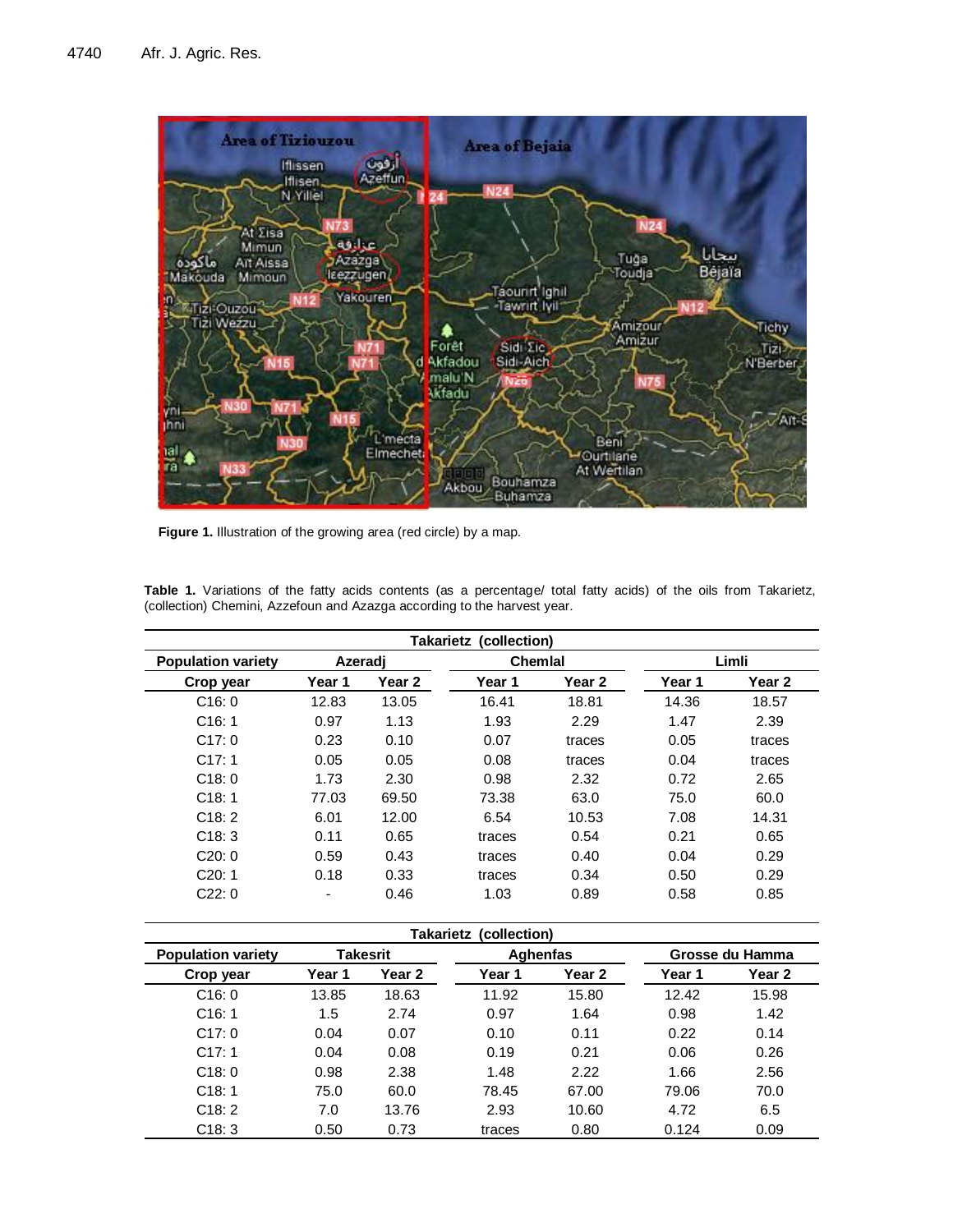**Table 1.** Contd.

| C20:0  | 0.30 | 0.32 | 0.26 | 0.35 | traces | 0.26 |  |
|--------|------|------|------|------|--------|------|--|
| C20: 1 | 0.30 | 0.23 | 0.68 | 0.44 | 0.41   | 1.09 |  |
| C22:0  | 0.48 | 0.71 | 3.40 | 0.83 | traces | 0.60 |  |

| <b>Chemini</b>            |                          |                   |        |         |        |                   |  |  |
|---------------------------|--------------------------|-------------------|--------|---------|--------|-------------------|--|--|
| <b>Population variety</b> |                          | Azeradi           |        | Chemial |        | Limli             |  |  |
| Crop year                 | Year 1                   | Year <sub>2</sub> | Year 1 | Year 2  | Year 1 | Year <sub>2</sub> |  |  |
| C16:0                     | 11.70                    | 12.51             | 15.85  | 18.00   | 13.19  | 17.50             |  |  |
| C16:1                     | 1.50                     | 1.40              | 2.02   | 2.80    | 1.69   | 2.27              |  |  |
| C17:0                     | 0.15                     | 0.12              | 0.09   | 0.07    | 0.05   | traces            |  |  |
| C17:1                     | 0.16                     | 0.24              | 0.17   | 0.04    | 0.05   | traces            |  |  |
| C18:0                     | 2.43                     | 1.41              | 1.07   | 2.40    | 1.25   | 3.20              |  |  |
| C18:1                     | 73.98                    | 73.33             | 73.56  | 62.30   | 72.10  | 60.00             |  |  |
| C18:2                     | 8.83                     | 8.43              | 6.09   | 12.40   | 9.75   | 14.90             |  |  |
| C18:3                     | 0.24                     | 0.36              | 0.47   | 0.38    | 0.37   | 0.40              |  |  |
| C20:0                     | 0.53                     | 0.54              | ۰      | 0.34    | 0.41   | 0.75              |  |  |
| C20:1                     | $\overline{\phantom{a}}$ | 0.30              | -      | 0.33    | 0.31   | traces            |  |  |
| C22:0                     | 0.31                     | 1.15              | 1.54   | 0.94    | 1.44   | 0.98              |  |  |

| <b>Azzefoun</b>           |        |         |         |        |        |        |  |
|---------------------------|--------|---------|---------|--------|--------|--------|--|
| <b>Population variety</b> |        | Azeradi | Chemial |        |        | Limli  |  |
| Crop year                 | Year 1 | Year 2  | Year 1  | Year 2 | Year 1 | Year 2 |  |
| C16:0                     | 15.85  | 12.00   | 16.44   | 12.68  | 13.30  | 12.69  |  |
| C16:1                     | 1.91   | 1.03    | 2.04    | 1.11   | 1.66   | 2.30   |  |
| C17:0                     | 0.08   | 0.10    | 0.08    | 0.12   | 0.07   | 0.06   |  |
| C17:1                     | 0.06   | 0.08    | 0.05    | 0.24   | 0.08   | 0.08   |  |
| C18:0                     | 1.29   | 2.00    | 1.47    | 2.48   | 1.27   | 2.04   |  |
| C18:1                     | 66.17  | 70.05   | 62.28   | 69.23  | 66.29  | 68.50  |  |
| C18:2                     | 13.41  | 11.90   | 15.47   | 11.85  | 14.43  | 13.09  |  |
| C18:3                     | 0.32   | 0.38    | 0.53    | 0.44   | 0.34   | traces |  |
| C20:0                     | 0.22   | 0.84    | 0.35    | 0.62   | 0.40   | 0.55   |  |
| C20:1                     |        | 0.33    |         | 0.41   | 0.27   | traces |  |
| C22:0                     | 0.31   | 0.44    | 0.74    | 0.77   | 2.04   | 0.66   |  |

| Azazga                    |        |         |                |        |        |        |  |
|---------------------------|--------|---------|----------------|--------|--------|--------|--|
| <b>Population variety</b> |        | Azeradi | <b>Chemial</b> |        | Limli  |        |  |
| Crop year                 | Year 1 | Year 2  | Year 1         | Year 2 | Year 1 | Year 2 |  |
| C16:0                     | 17.54  | 16.02   | 17.23          | 16.40  | 18.49  | 16.02  |  |
| C16:1                     | 2.18   | 2.0     | 2.73           | 1.90   | 2.62   | 2.70   |  |
| C17:0                     | 0.04   | 0.09    | 0.07           | 0.10   | 0.04   | 0.05   |  |
| C17:1                     | 0.04   | 0.07    | 0.04           | 0.09   | 0.10   | 0.04   |  |
| C18:0                     | 1.09   | 1.0     | 0.87           | 1.25   | 1.00   | 2.03   |  |
| C18:1                     | 69.60  | 70.80   | 68.05          | 69.60  | 63.03  | 66.27  |  |
| C18:2                     | 8.72   | 8.02    | 7.38           | 6.75   | 14.57  | 12.00  |  |
| C18:3                     | 0.19   | 0.32    | 0.06           | 0.45   | traces | 0.13   |  |
| C20:0                     | 0.13   | 0.55    | 0.031          | 0.75   | traces | 0.26   |  |
| C20:1                     | 0.22   | 0.33    | 0.20           | 0.38   | 0.15   | traces |  |
| C22:0                     | 0.61   | 0.80    | 3.36           | 2.15   |        | 0.50   |  |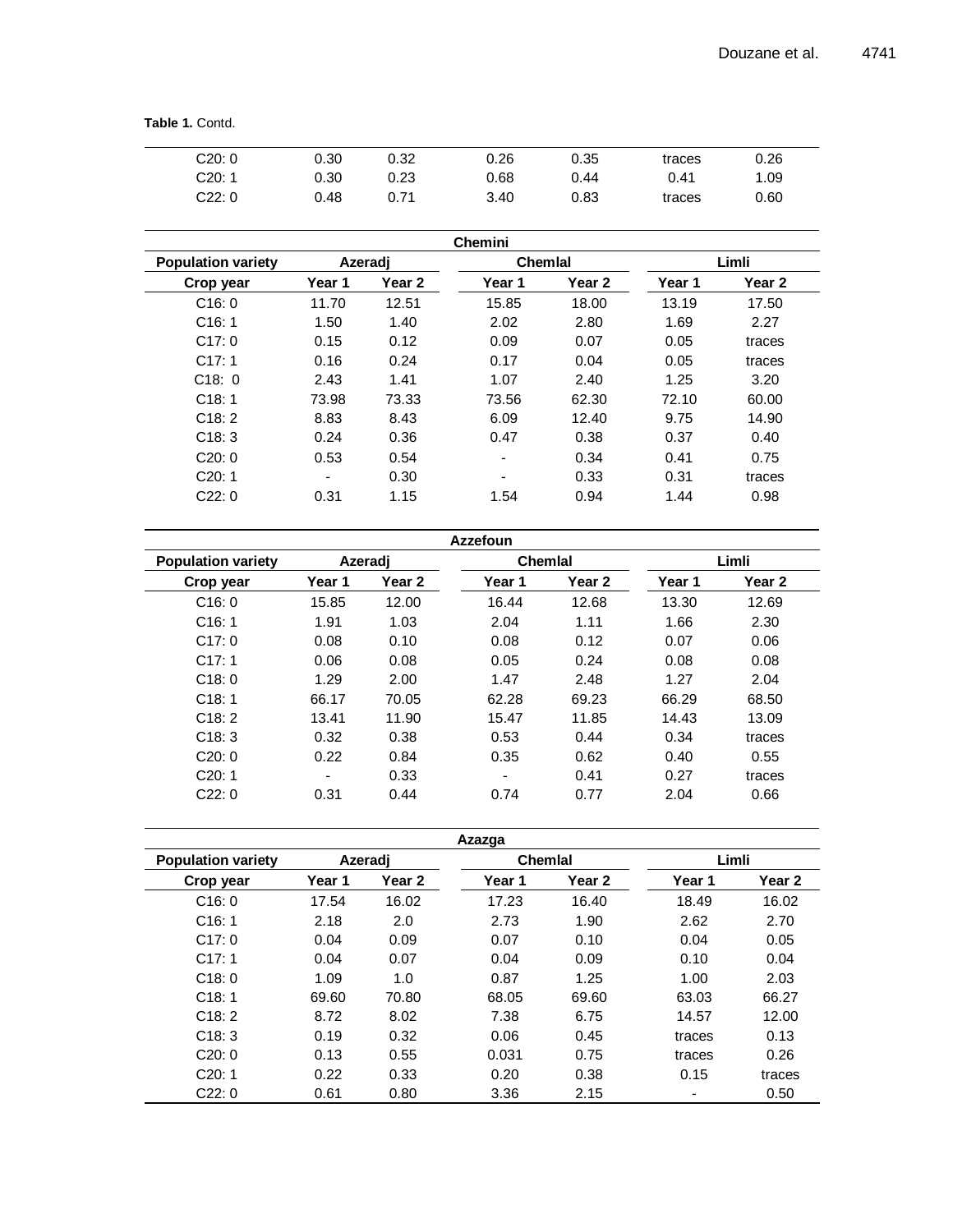

Figure 2. Variation of the oleic acid level (C18:1) according to the individuals in the study.



Figure 3. Variation of the linoleic acid level (C18:2) according to the individuals in the study.

specimens of the collection from the first year were characterized by their low linoleic acid content. The same observation could be made for most of the Azazga samples. On the other hand, the other samples during the two crop years were characterized by a level of linoleic acid which was greater than 10%. Only one sample with a limit below that set by the IOC and EEC standards (Réglement CEE, 1991) was shown in the collection (Table 1). For all the other samples, the limits were in perfect harmony with those indicated in the norm (3.5 to 21%). Figure 3 shows that the individuals studied followed a normal law with an asymmetry towards the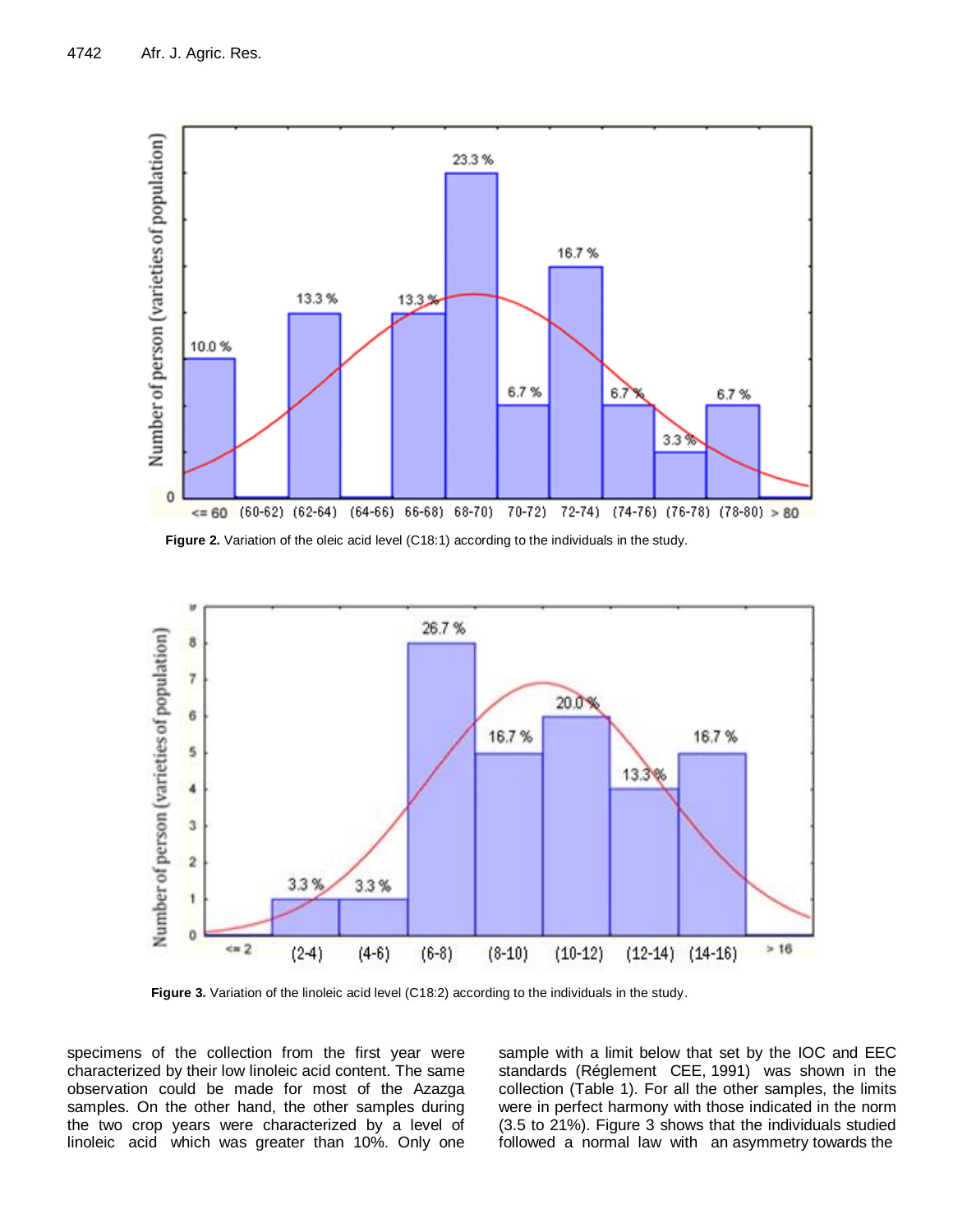

**Figure 4.** Variation of the palmitic acid level (C16: 0) according to the individuals in the study.

highest contents.

According to the results, the samples of our study could be divided into two groups: one group was characterized by a relatively high oleic acid content (C18: 1) and a relatively low linoleic acid content (C18: 2). The second group was characterized by opposite values. This observation allows one to suppose that the population varieties are situated between the European varieties and those of North Africa. We can conclude that the zone where the orchards were planted does not greatly affect the fatty acid profile. On the other hand, the effect of variety and crop year were evident. In the case of the samples of the collection, the deep effect of the variety and the crop year was noticed once again.

Considering the two crop years separately, the values relative to oleic acid indicated a distinct grouping betweeneach variety which was geographically close, a possible sign of a common parental source.

## **Palmitic acid and stearic acid**

An examination of Table 1 indicates that the values for palmitic acid are in accordance with the IOC and EEC standards for almost the entire total of the populations studied (7.5 to 20%). Figure 4 showed that the distribution of the individuals follows a normal law.

As for stearic acid, an examination of Figure 5 indicates that the distribution of individuals follows a normal law with a slight asymmetry towards the highest contents. All the values are found within the fixed limits of the common regulation for olive oil (0.5 to 5%).

The results of the collection revealed in a general manner a great heterogeneity from one year to the other within the same population variety. For both palmitic acid and stearic acid, the "crop year" effect was highlighted. Moreover, in the four regions, the results showed a substantial difference during the two crop years; the "variety" effect and the "region" effect being the most significant. It must be pointed out that the oils from the Azazga region have great levels of palmitic acid (C16: 0) and low levels of stearic acid (C18: 0). However, the percentages relative to these two fatty acids are relatively average to high.

Furthermore one can point out the great similarity of our results with the data for oil from Tuscany which was obtained from the Frantoio, Moraiolo and Maurino varieties in 1993 (Gigliotti et al., 1993) and 1999 (Sogni, 1999) and oil from the Picual variety in Mengibar, Jaén (Spain) (Beltran et al., 2004). We can conclude that our population varieties can be placed between the Tunisian and Argentinian varieties and the Sicilian variety from Italy with regards to palmitic acid. As for stearic acid, the latter ones can be placed between the Italian and Argentinian varieties.

Gigliotti et al. (1993) pointed out that the high stearic acid content in Greek oils (in the region of 3.20%) as compared to that of Italian, Spanish, Moroccan and Tunisian oils can be used as a distinctive factor of their origin. The use of stearic and palmitic acid in the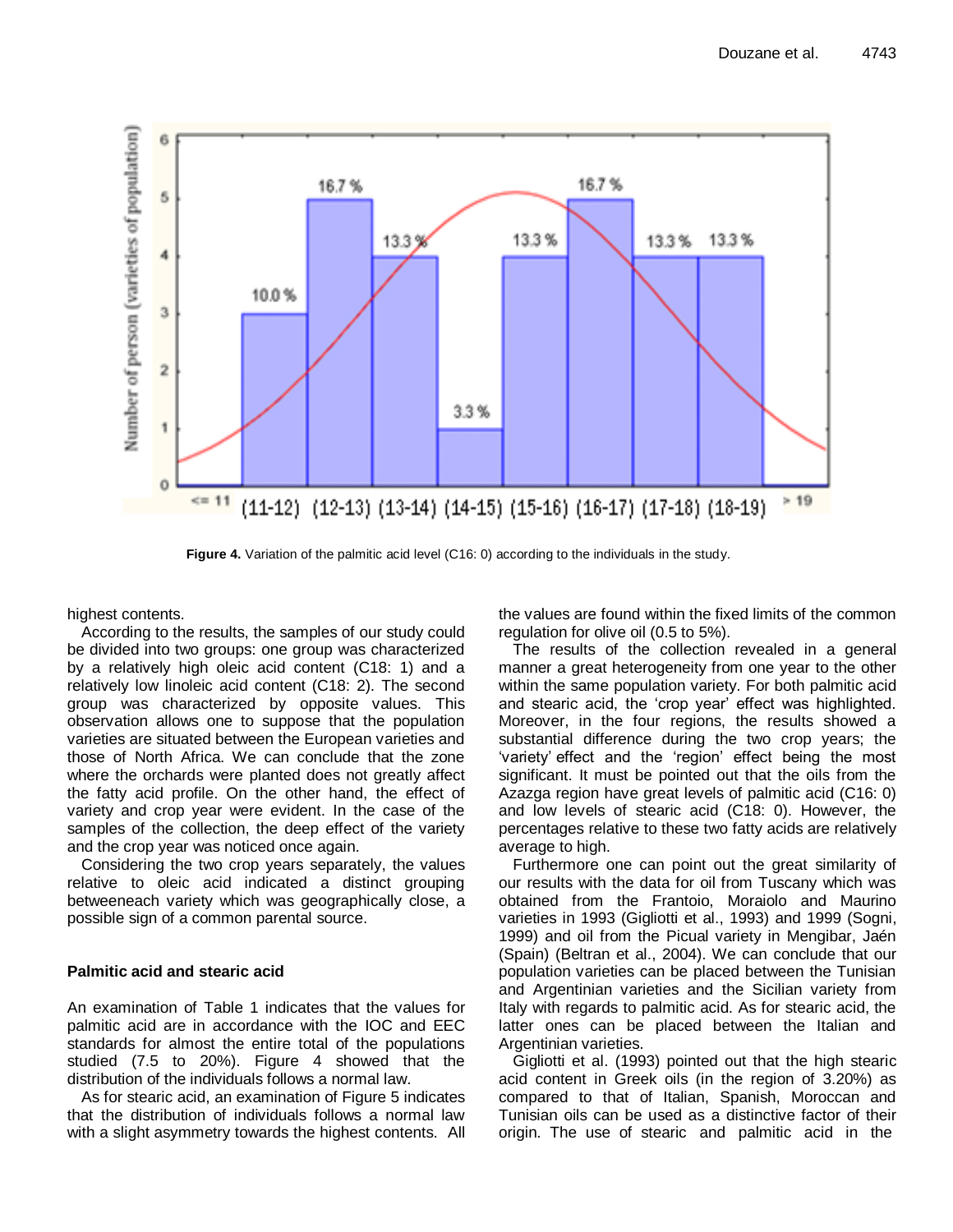

**Figure 5.** Variation of the stearic acid level (C18: 0) according to the individuals in the study.

determination of the area of origin of olive oil by the writers quoted earlier is confirmed in our study.

## **Palmitoleic acid**

All the values concerning palmitoleic acid are kept with the normal reference range (0.5 to 3.5 %). The distribution of values (Figure 6) follows a normal law and presents a slight asymmetry towards the highest contents. The contents vary moderately according to the regions and the varieties. With regards to the collection from Takarietz, the values are weak during the first crop year and in the four regions. One notes certain uniformity with the relatively important contents for the Azazga region. In fact, the oils of the Azeradj population variety present values which are significantly inferior in this acid with regards to Takarietz and Chemini as compared to the rest of the population varieties. With regards to the collection, one must note the great similarity in the palmitoleic acid levels obtained from Azeradj, Aghenfas and Grosse du Hamma.

Our results are similar to those of Procida and Cichelli (1996), who in their study on the characterization of olive oils produced in Istria, determined the fatty acid profile of several varieties. They observed on the average values of palmitoleic acid (C16: 1) ranging from 0.92 to 2.18% in the Leccino, Buga, Debela, Naska and Slatka varieties. Moreover, our results are similar to those produced by Sogni (1999) in the case of Italian varieties such as Frantoio and Maurino whose values are 0.95 and 2.10%, respectively.

The works by Sarrion-Martinez et al. (1986) and Alessandri (1993), dealing with the models of classification of oils, retained palmitoleic and palmitic acids due to their distinguishing effectiveness in the characterization of the varieties.

## **Study of saturated and unsaturated fatty acids and the relationship between them**

All results obtained so far, brought out the marked effect of the variety. On the other hand, the effect of the crop year and the region were not very significant.

According to Gouveia (1997) the contents of saturated, monounsaturated and polyunsaturated fatty acids, and the relationship between them can contribute to the varietal characterization of olive oils and constitute a method of classification of oils from different farming and varietal origins. Perrin (1992), notes that for the most commonly consumed vegetable oils, olive oil is the one that has the greatest ratio of monounsaturated/ polyunsaturated acids: from 4 to 10% according to the varieties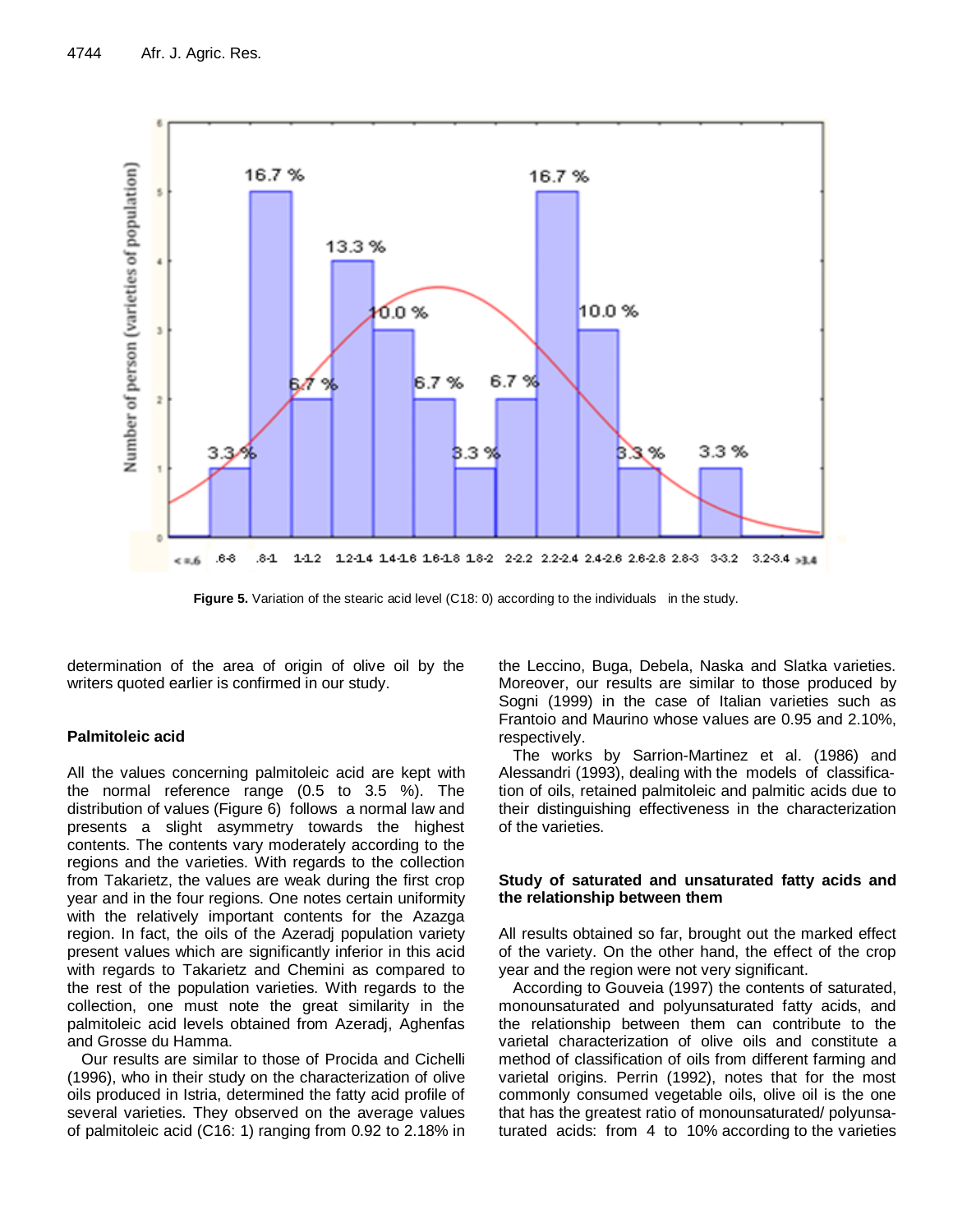

**Figure 6.** Variation of the palmitoleic acid level (C16: 1) according to the individuals in the study.

varieties and the geographical farming zones and an exception was made for Tunisian olive oils for which this ratio was low (less than 3%). This characteristic gives olive oil a greater stability to oxidation. According to Kiritsakis (1993), an increase in the unsaturated fatty acid content is observed when the temperature of the production zone is low. Since our results show significant values for unsaturated fatty acids (Table 2), this could be linked to the number of freezing days registered during the two crop years (8 days on average) as well as, the low temperatures.

Furthermore, the values obtained pertaining to the unsaturated, saturated and monounsaturated fatty acid contents coincide with those obtained by Sanchez et al. (1999) in Spain, Gouveia (1997) in Portugal, Synouri et al. (1995) in Greece, Rahmani and Saad (1989) in Morocco.

In conclusion, the relative percentages of fatty acids were balanced giving the oils studied a definite nutritional quality. In these oils, the composition is noteworthy due to their richness in oleic acid. According to Bruni et al. (1994), this acid constitutes a presumed genetic mark of the variety. Linoleic acid is less apparent than palmitoleic acid and as such, this compound is considered as a minor. Moreover, with regards to the collection, it must be noted that the Limli and Takesrit samples are identical as far as, the fatty acid profile is concerned (percentage, distribution of saturated, unsaturated, monounsaturated, polyunsaturated and the ratio between them). These

results reinforce those of the physico-chemical study on the same samples.

## **Principal components analysis**

The principal components analysis (PCA) accounts for close to 55% of the total variance. The different results pertaining to this fraction are recorded in Table 3 and represented by Figure 7a. In Axis 1 and 35% of variability were essentially accounted for by C18: 1, C18: 2, C16: 1, C16: 0, C17: 0 and to a lesser extent by C20: 1. As regards Axis 2, it absorbs 20% of the variability accounted for especially by C18: 3, C18: 0 and C20: 0.

It should be noted that Axis 1 showed two principal components whereas Axis 2 showed only one. Figure 7b showed that 79% of the individuals display three principal components. These form four groups. The first two showed two components and the last two a single principal component. They contained the following population varieties.

# *Group I*

This group is made up of the following population varieties: Azj/tak/A1; Azj/chm/A2; Agf/tak/A1; Grh/tak/A1 and Grh/tak/A2. These individuals present the highest values of oleic acid (C18: 1) and heptadecanoic acid (C17: 0). They are represented at 80% by the individuals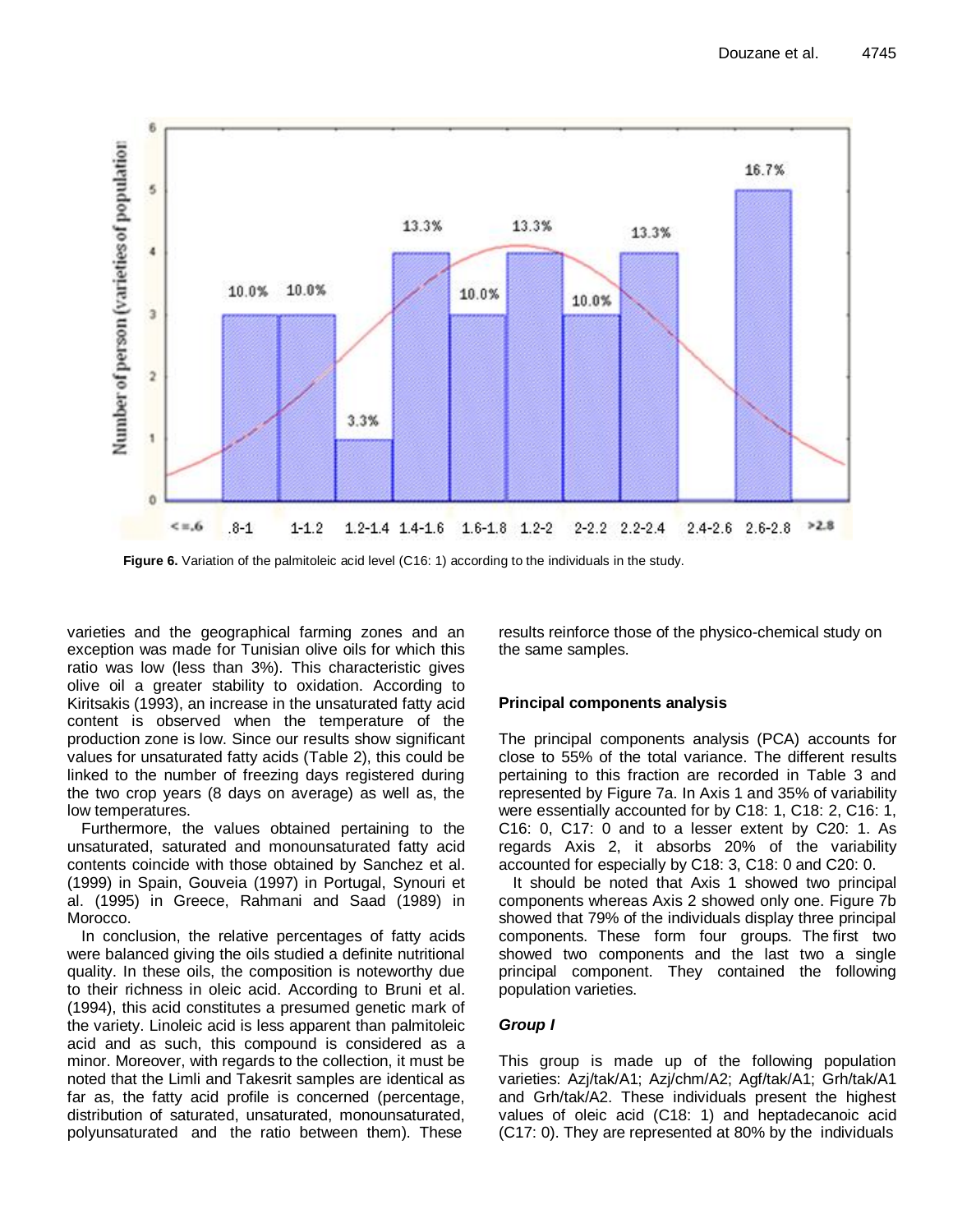**Takarietz (collection) Crop year Population Unsaturated/ variety saturated Monounsaturated Polyunsaturated Monounsaturated/ /saturated /saturated unsaturated Monounsaturated /polyunsaturated** Year 1 Azj 5.484 5.086 0.937 0.927 12.782 Che 4.43 4.077 0.353 0.92 11.527 Lim 5.35 4.889 0.46 0.913 10.563 Tas 5.39 4.90 0.48 0.91 10.24 Agf 4.849 4.678 0.170 0.964 27.40 Grh 5.968 5.630 0.338 0.943 16.63 Year 2 Azj 5.119 4.345 0.774 0.935 5.613 Che 3.42 2.927 0.493 0.855 5.928 Lim 3.472 2.80 0.669 0.807 4.189 Tas 3.520 2.86 0.77 0.848 5.61 Agf 4.178 3.588 0.49 0.855 5.928 Grh 4.061 3.72 0.669 0.807 4.189 **Chemini** Year 1 Azj 5.735 5.10 0.635 0.889 8.02 Che 4.30 3.928 0.32 0.925 12.438 Lim 5.17 4.549 0.62 0.879 7.298 Year 2 Azj 5.417 4.84 0.576 0.893 8.93 Che 3.589 3.00 0.584 0.837 5.138 Lim 3.528 2.82 0.708 0.799 3.978 **Azzefoun** Year 1 Azj 4.58 3.817 0.763 0.83 4.999 Che 4.16 3.34 0.82 0.80 4.068 Lim 4.884 4.01 0.87 0.82 4.605 Year 2 Azj 5.645 4.79 0.853 0.848 5.61 Che 5.06 4.305 0.756 0.85 5.69 Lim 5.46 4.578 0.88 0.838 5.19 **Azazga** Year 1 Azj 4.154 3.70 0.454 0.89 8.14 Che 3.63 3.289 0.34 0.905 9.548 Lim 4.12 3.374 0.746 0.819 4.52 Year 2 Azj 4.485 4.015 0.47 0.895 8.54 Che 3.90 3.536 0.368 0.905 9.596 Lim 4.339 3.684 0.654 0.819 5.628

Table 2. Variations of the AGS/AGI ratio (as a percentage) of the oils from Takarietz (collection), Chemini, Azzefoun and Azazga according to the harvest year.

from the Takarietz collection.

### *Group II*

It is composed of the following population varieties:

Che/tak/A2; Lim/tak/A2; Che/chm/A2; Lim/chm/A2; Che/aze/A1; Lim/tak/A2 and Tas/tak/A2. These individuals present the highest values in C16: 1, C16: 0 and C18: 2 and relatively weak values in C18: 1 and C17: 0. They make up 87% of the second olive crop year and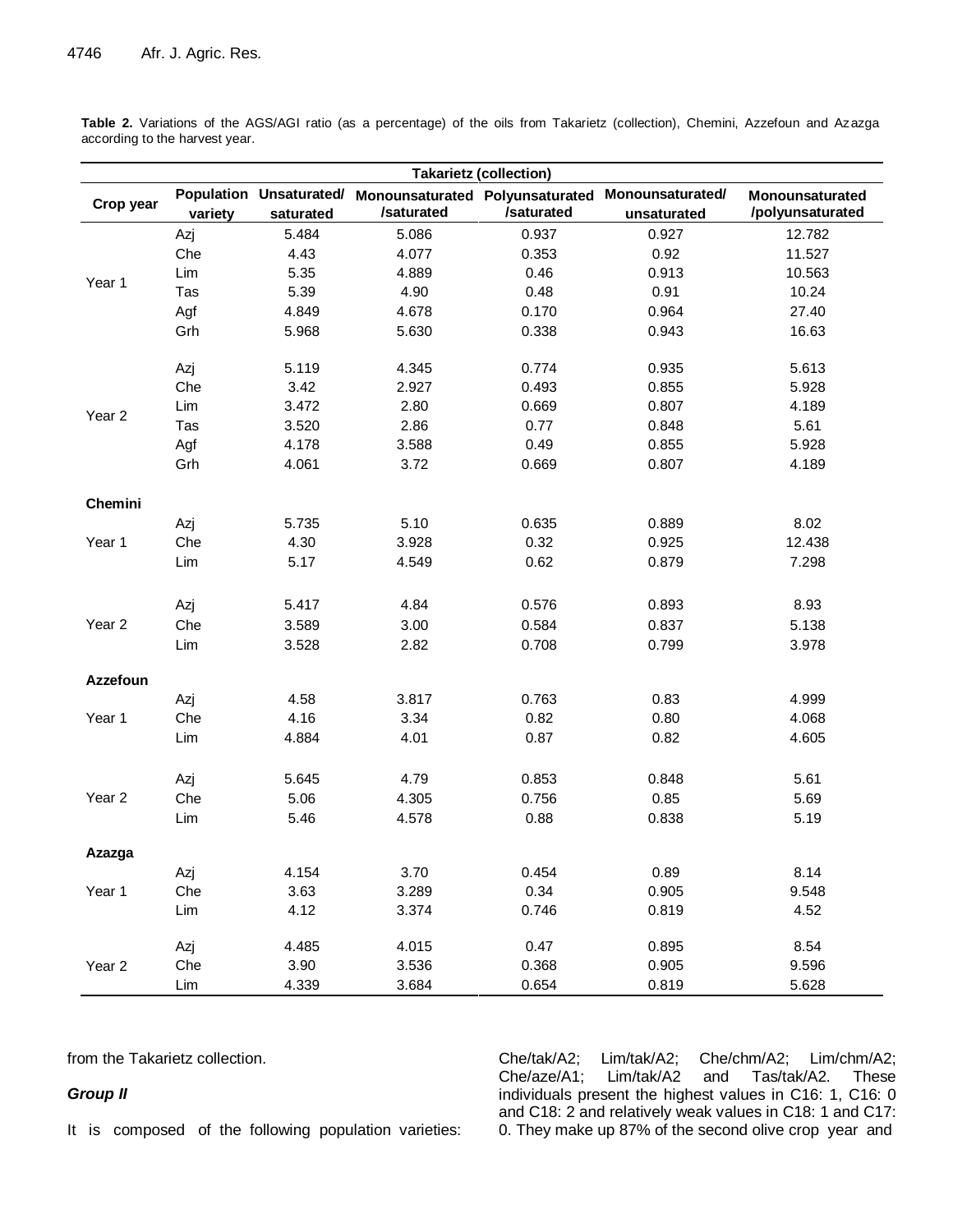| <b>Variable</b>           | Axis 1       | Axis 2       |
|---------------------------|--------------|--------------|
| C16:0                     | 0.760707*    | 0.314182     |
| C16:1                     | $0.824004*$  | 0.406008     |
| C17:0                     | $-0.748631*$ | $-0.307894$  |
| C17:1                     | $-0.257125$  | $-0.382530$  |
| C18:0                     | 0.342558     | $-0.736965*$ |
| C18:1                     | $-0.950421*$ | 0.166045     |
| C18:2                     | $0.819647*$  | $-0.315570$  |
| C18:3                     | 0.339703     | $-0.738779*$ |
| C20:0                     | 0.052577     | $-0.616427$  |
| C20:1                     | -0.441565    | $-0.204965$  |
| C22:0                     | $-0.354896$  | 0.342997     |
| <b>Explained variance</b> | 3.903851     | 2.260387     |
| Total proportion          | 0.354896     | 0.205490     |
|                           |              |              |

**Table 3.** Values of the factorial weight of the fatty acids.

 $*P < 0.05$ 

42% of the Limli population variety. We can say that C18: 1 and C18: 2 marked one group by the region effect, another by the varietal effect and the two groups by the effect of the year.

## *Group III*

This group consists of the following population varieties: Che/tak/A1; Lim/tak/A1; Che/chm/A1; Azj/aza/A1; Che/aza/A1 and Lim/aza/A1. These population varieties present the weakest values in C18: 0, C18: 3 and C20: 0. They were represented at 100% by individuals of the first year and at 50% by the Chemlal population variety.

## *Group IV*

This group is composed of the following population varieties: Azj/tak/A2; Azj/chm/A1; Azj/aze/A2; Che/aze/A2 and Agf/tak/A2. These individuals present the highest values in C18: 0, C18: 3 and C20: 0. The result of the principal components showed that 80% of the population varieties belong to the second olive crop year and 60% were represented by Azeradj.

Finally, the varietal and crop year factors therefore have a homogenous effect on fatty acids. They result in a partial grouping of the cases considered. Nevertheless, all these outcomes cannot allow one to distinguish the population varieties according to the variations of these different fatty acids. According to Kiritsakis (1990) and Boskou (1996), the variations in the fatty acids composition of olive oil depend essentially on the varieties but equally on the climate, the latitude and the level of maturity of the olives at the time of harvesting.

# **Tocopherols**

The levels of total tocopherols measured in oils from all

varieties populations were important. Our results are in accordance with previous works reported by Ranalli and Ferante (1996) in Italy on Leccino variety and Rahmani and Saad (1989) on Moroccan Picholine at the beginning and the end of the campaign, and Bruni et al. (1994) on Italian Casativa, Rontondella, Carole and Cassanesse varieties. Furthermore, the data in Table 4 showed the dominance of alpha tocopherol in all studied populations varieties, followed by the gamma and delta tocopherol. Our results agree with those of Speek et al. (1985) and Perrin (1992) on the fact that tocopherols concentration is generally greater than 100 ppm in good quality oils with alpha tocopherol representing about 95% of the total fraction. However, the values of tocopherols revealed groups among the various populations. Azeradj oils presented the highest rates. Intermediate values were observed in Chemlal. Limli presented the lowest values. The results appeared to be related to the factor "variety", with no impact of "region" and "year". These results are consistent with those of Ryan et al. (1998) and those of Rahmani (1990). They indicated that tocopherols were influenced by the variety. Thus, the population variety Azeradj in the four regions presented an average for the two campaigns, the respective values of 269.25, 251.43, 245.77 and 271.10 mg/kg. The same tendency was observed for the rest of the population varieties. It suggests that tocopherols may be used to characterize a given variety.

However, the small changes in tocopherols values observed from one season to another (within each population range) could be related to grinding duration in the oil extraction. According to Cortesi et al. (2000), tocopherol content seems to be influenced slightly differently by grinding duration depending on the variety.

We also note that the smaller amounts were found in samples with the highest acidity and peroxide values, especially for the sample Limli / Chm / A2. This confirmed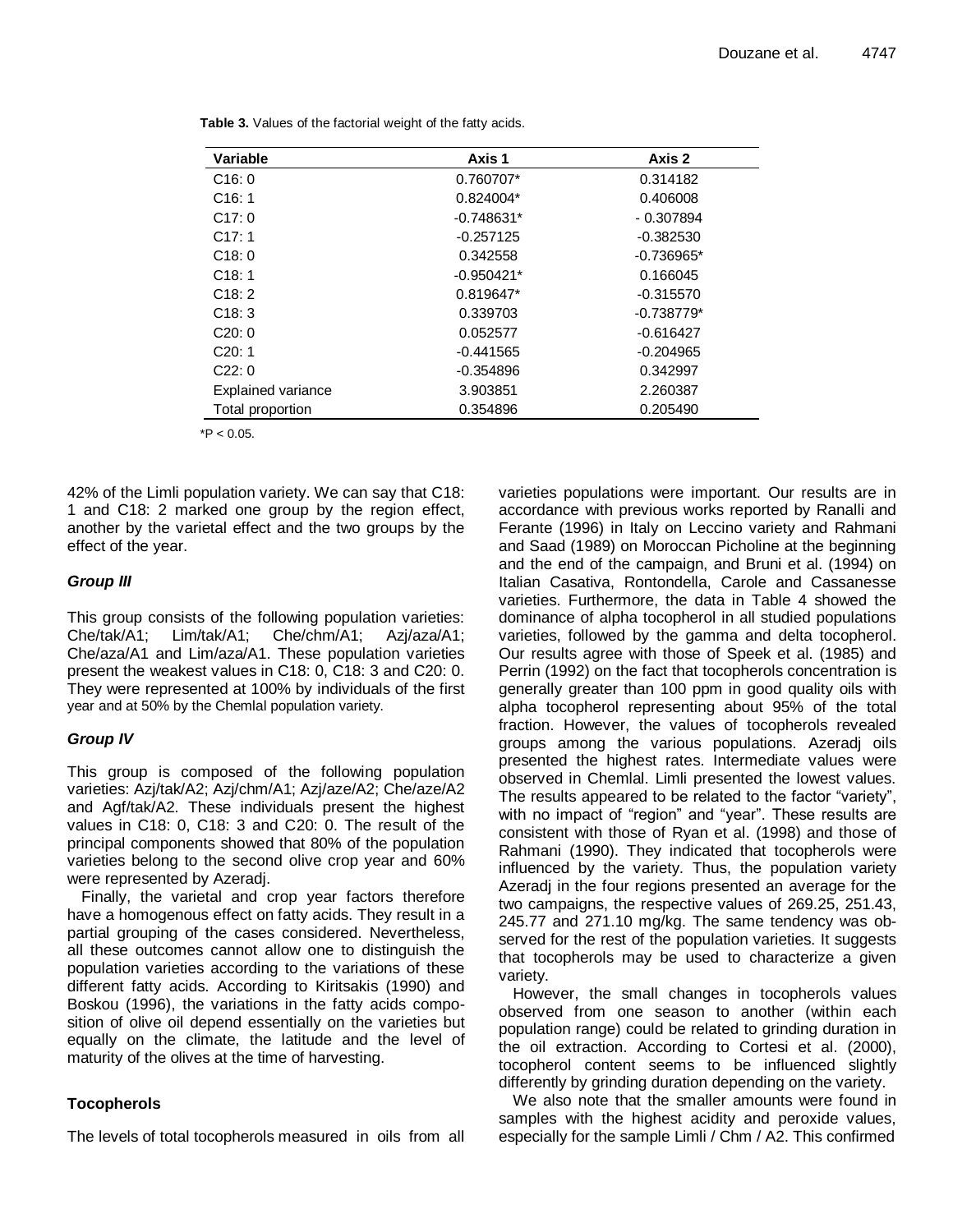

Figure 7. Principal components analysis of the fatty acid profile, b; representation of the individuals according to the different principal components. 1: Azeradj/takarietz/year 1; 2: Azeradj/takarietz/year 2; 3: Chemlal /takarietz/year 1; 4: Chemlal /takarietz/year 2; 5: Limli / takarietz/year 1; 6: Limli / takarietz/year 2; 7: Azeradj/chemini/year 1; 8: Azeradj/chemini/year 2; 9: Chemlal /chemini/year 1; 10: Chemlal /chemini/year 2; 11: Limli / chemini/year 1; 12: Limli / chemini/year 2; 13: Azeradj/azzefoun/year 1; 14: Azeradj/azzefoun/year 2; 15: Chemlal /azzefoun/year 1; 16: Chemlal /azzefoun/year 2; 17: Limli /azzefoun/year 1; 18: Limli /azzefoun/year 2; 19: Azeradj/azazga/year 1; 20: Azeradj/azazga/year 2; 21: Chemlal /azazga/year 1; 22: Chemlal /azazga/year 2; 23: Limli /azazga/year 1; 24: Limli /azazga/year 2; 25: Takesrit /takarietz/year 1; 26: Takesrit /takarietz/year 2; 27: Aghenfas/takarietz/year 1; 28: Aghenfas/takarietz/year 2; 29: Grosse du Hamma /takarietz/year 1; 30 Grosse du Hamma /takarietz/year 2.

| Variety                     | <b>Tocopherol</b> |       |              |              |  |  |  |
|-----------------------------|-------------------|-------|--------------|--------------|--|--|--|
| <b>Takarietz population</b> | Alpha             | Gamma | <b>Delta</b> | <b>Total</b> |  |  |  |
| Azeradj 1                   | 280.16            | 7.01  | 4.49         | 291.66       |  |  |  |
| Azeradi 2                   | 243.3             | 7.33  | 5.22         | 246.85       |  |  |  |
| Chemial 1                   | 189.86            | 10.3  | <b>ND</b>    | 200.16       |  |  |  |
| Chemial 2                   | 180.02            | 7.37  | 4.73         | 192.12       |  |  |  |
| Limli 1                     | 175.45            | 7.21  | <b>ND</b>    | 182.66       |  |  |  |
| Limli 2                     | 169.5             | 7.19  | 4.55         | 181.24       |  |  |  |

**Table 4.** Change in levels of alpha, gamma and delta tocopherols (mg / kg) oils of different varieties of the study populations.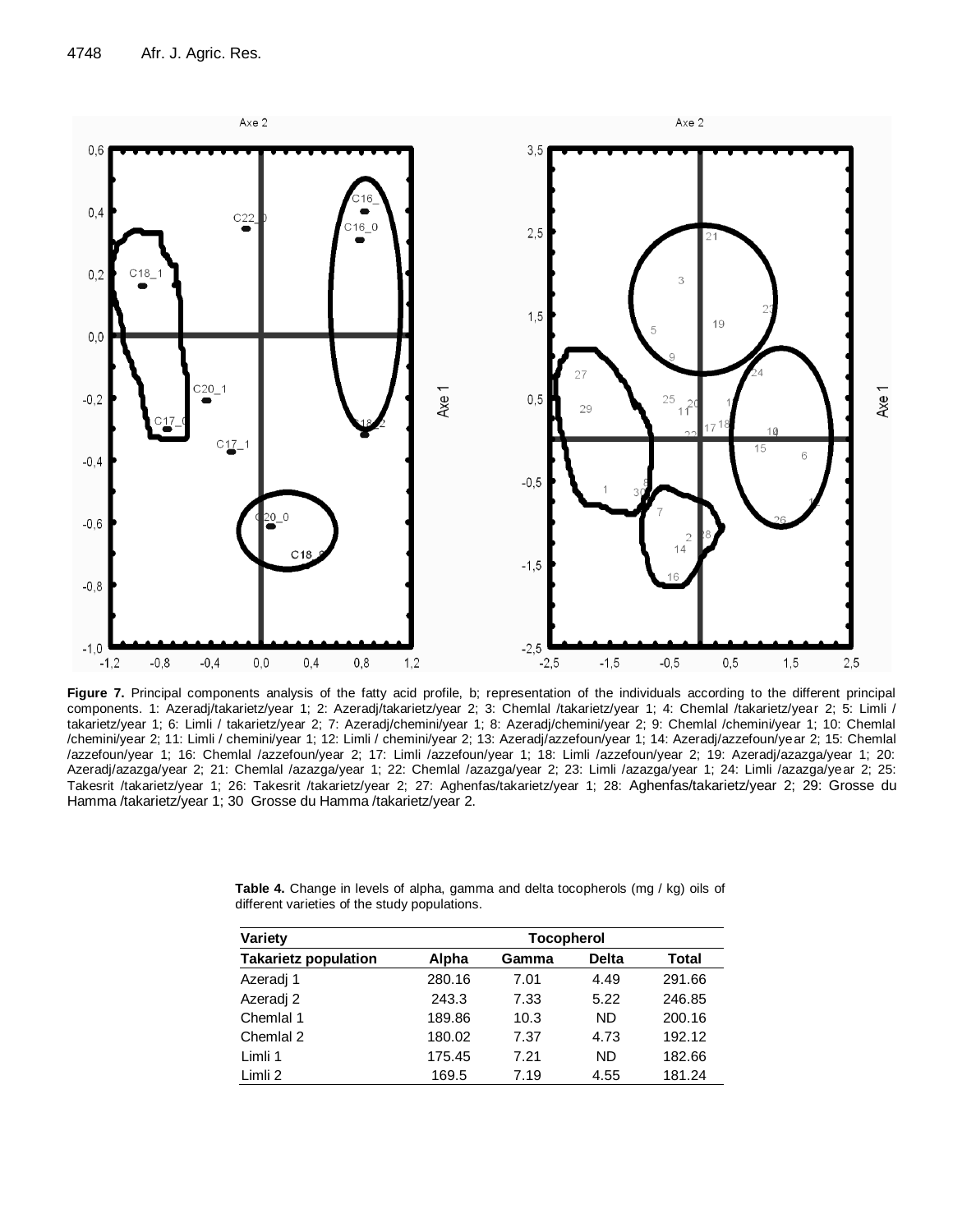| Variety                     |        |       | <b>Tocopherol</b> |        |
|-----------------------------|--------|-------|-------------------|--------|
| <b>Takarietz population</b> | Alpha  | Alpha | Alpha             | Alpha  |
| <b>Chemini population</b>   |        |       |                   |        |
| Azeradj 1                   | 238.92 | 7.19  | 5.3               | 251.41 |
| Azeradj 2                   | 235.39 | 7.84  | 8.22              | 251.45 |
| Chemlal 1                   | 182.5  | 7.35  | 5.49              | 195.34 |
| Chemlal 2                   | 181    | 6     | 4.44              | 191.44 |
| Limli 1                     | 168    | 7.27  | 5.99              | 181.26 |
| Limli 2                     | 166.33 | 6.69  | 5.04              | 178.06 |
| <b>Azzefoune population</b> |        |       |                   |        |
| Azeradj 1                   | 246.39 | 7.8   | 5.62              | 259.81 |
| Azeradj 2                   | 220.15 | 6.79  | 4.8               | 231.74 |
| Chemlal 1                   | 186.6  | 7.59  | 4.65              | 198.84 |
| Chemlal 2                   | 185,86 | 7.47  | 5.62              | 198.95 |
| Limli 1                     | 166    | 5.66  | 4.81              | 176.47 |
| Limli 2                     | 168.5  | 5.2   | 4                 | 177.7  |
| Azazga population           |        |       |                   |        |
| Azeradj 1                   | 264.06 | 9.02  | 5.87              | 278.95 |
| Azeradj 2                   | 250.12 | 8     | 5.13              | 263.25 |
| Chemlal 1                   | 184.44 | 7.2   | 4.6               | 196.24 |
| Chemlal 2                   | 180.11 | 7.23  | 5.38              | 192.72 |
| Limli 1                     | 162.3  | 7.62  | <b>ND</b>         | 169.92 |
| Limli <sub>2</sub>          | 158.6  | 5.8   | 4.36              | 168.76 |

the results found by Bruni et al. (1994).

## **Conclusion**

Based on the results obtained in our experimental conditions, it is quite clear that fatty acids can characterize a given variety but oleic acid remains the only constant fatty acid vis-à-vis the variation factors in the study for a given population variety. This acid is variable from one population variety to the next. It must be noted that the Limli and Takesrit samples have almost identical average fatty acid values as the physicochemical results, which leads one to put forward the hypothesis that Limli and Takesrit belong to the same population variety and also like the fatty acid composition, the characterization of varieties of olives can be obtained from the study of different forms of tocopherols contained in the oils.

### **ACKNOWLEDGEMENTS**

We express gratitude to the manager and staffs of the pilot farm of the TIFAV of Takarietz (Sidi-Aich) as well as, the private olive farmers for the plant material used in the experiment.

#### **REFERENCES**

- Amamou T (1999). Typologie et variabilité des huiles d'olive en fonction de l'origine des fruits. OCL. 6(1):76-79.
- Alessandri S (1993). Modèles de classification appliqués aux analyses chimiques pour l'étude de l'origine et des caractéristiques des huiles d'olive. Olivæ. 47:52-59.
- Beltran G, Del Rio, C Sanchez S, Martinez L (2004). Influence of harvest date and crop yield on the fatty acid composition of virgin olive oils from Cv. *Picual*. J. Agric. Food Chem. 52:3434-3440.
- Boschelle O, Mozzon M, Giomo A (1994). Huile d'olive vierge extra typique: Quelles sont ses perspectives en Frioul-Vénétie Julienne. Olivæ. 50:31-35.
- Boskou D (1996). Olive oil: Chemistry and technology. Campaign (USA), III: AOCS Press.
- Bruni U, Cortesi NR, Fiorino P (1994). Influence des techniques agronomiques, des cultivars et des zones d'origine sur les caractères de l'huile d'olive vierge et les niveaux de certains de ses composants " mineurs". *Olivæ*. 53:28-34.
- Chaux C (1955). Méthodes de recherches adoptées en matière de biologie florale de l"olivier- fruits et primeurs de l"Afrique du nord. 25:202-207.
- Commission du Codex Alimentarius (CCA) (1993). (Norme révisé de l"huile d"olive. CI 1993/15-FO.
- Conseil Oléicole International (COI) (1996). Norme internationale applicable à l"huile d"olive et à l"huile de grignon d"olive. COI/T.15/NC n°2/Rév p. 4.
- Conseil Oléicole International (COI) (2003). Norme commerciale applicable aux huiles d"olives et aux huiles de grignons d"olives.